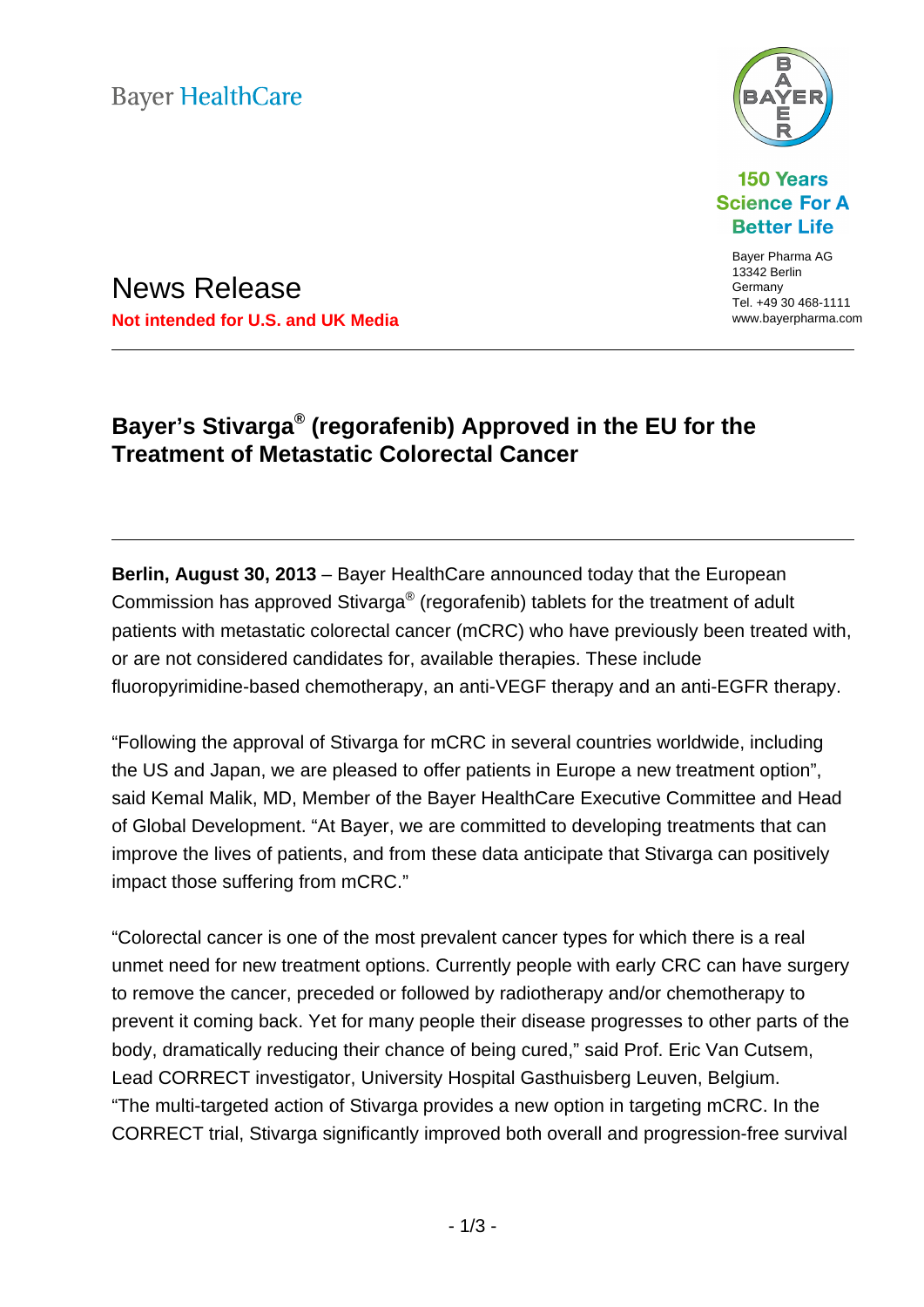in this difficult-to-treat population. These data show that Stivarga can provide new treatment option for patients with mCRC," van Cutsem concluded.

The approval of Stivarga was based on data from the pivotal Phase III CORRECT (Colorectal cancer treated with regorafenib or placebo after failure of standard therapy) trial. Full results from the CORRECT study were presented at the 48<sup>th</sup> Annual Meeting of the American Society of Clinical Oncology in June 2012 and published online on November 22, 2012 in *The Lancet*.

Stivarga is approved for the treatment of patients with mCRC and gastrointestinal stromal tumors (GIST) in several countries, including the U.S and Japan.

### **About Colorectal Cancer**

CRC is the third most common cancer worldwide, with over one million cases occurring every year. The five-year survival estimate for CRC on average is 55 percent, but is highly variable dependent on the stage of the disease (from 74 percent for patients with Stage I disease to only 6 percent for Stage IV patients).

## **About Stivarga®**

Stivarga<sup>®</sup> (regorafenib) is an oral multi-kinase inhibitor that inhibits various kinases within the mechanisms involved in tumor growth and progression – angiogenesis, oncogenesis and the tumor microenvironment. In preclinical studies, Stivarga inhibits several angiogenic VEGF receptor tyrosine kinases that play a role in tumor neoangiogenesis (the growth of new blood vessels). It also inhibits various oncogenic and tumor microenvironment kinases including VEGFR 1-3, KIT, RET, PDGFR, and FGFR, which individually and collectively impact upon tumor growth, formation of a stromal microenvironment and disease progression.

Stivarga is a Bayer compound developed by Bayer and jointly promoted by Bayer and Onyx in the USA. In 2011, Bayer entered into an agreement with Onyx, under which Onyx receives a royalty on all global net sales of regorafenib in oncology.

#### **About Oncology at Bayer**

Bayer is committed to delivering *science for a better life* by advancing a portfolio of innovative treatments. The oncology franchise at Bayer now includes three oncology products and several other compounds in various stages of clinical development.